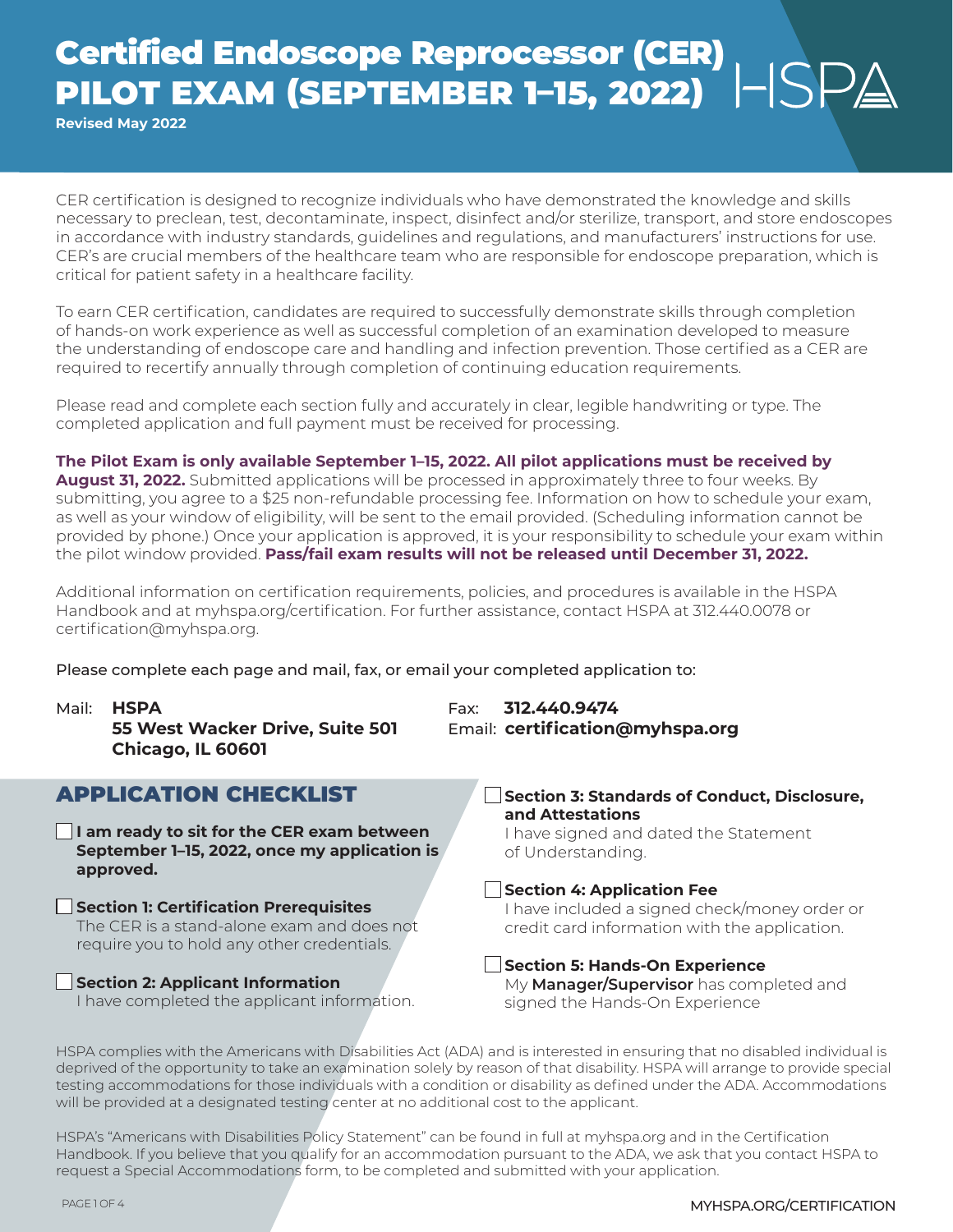## Certified Endoscope Reprocessor (CER) PILOT EXAM (SEPTEMBER 1–15, 2022)

**Revised May 2022**

### SECTION 1: **CERTIFICATION PREREQUISITES**

**The CER is a stand-alone exam and does not require you to hold any other credentials.**

## SECTION 2: **APPLICANT INFORMATION**

**Please enter your first and last name as they appear on your primary government issued photo ID.**

| $\Box$ Mr. $\Box$ Mrs. $\Box$ Ms. $\Box$ Dr.                                                                                                                                                     |  |  |
|--------------------------------------------------------------------------------------------------------------------------------------------------------------------------------------------------|--|--|
|                                                                                                                                                                                                  |  |  |
|                                                                                                                                                                                                  |  |  |
|                                                                                                                                                                                                  |  |  |
| <b>Personal Information</b>                                                                                                                                                                      |  |  |
|                                                                                                                                                                                                  |  |  |
|                                                                                                                                                                                                  |  |  |
|                                                                                                                                                                                                  |  |  |
|                                                                                                                                                                                                  |  |  |
| <b>Employment Information (if available)</b>                                                                                                                                                     |  |  |
| Organization Name: 1988 and 2008 and 2008 and 2008 and 2010 and 2010 and 2010 and 2010 and 2010 and 2010 and 20                                                                                  |  |  |
|                                                                                                                                                                                                  |  |  |
|                                                                                                                                                                                                  |  |  |
|                                                                                                                                                                                                  |  |  |
|                                                                                                                                                                                                  |  |  |
| An email is required. Confirmation and scheduling information will be sent by email and mail. Please check which email<br>you would like to be used for correspondence: <u>personal</u> pusiness |  |  |
| Please check which address you would like to be used for mailed correspondence: $\Box$ personal $\Box$ business                                                                                  |  |  |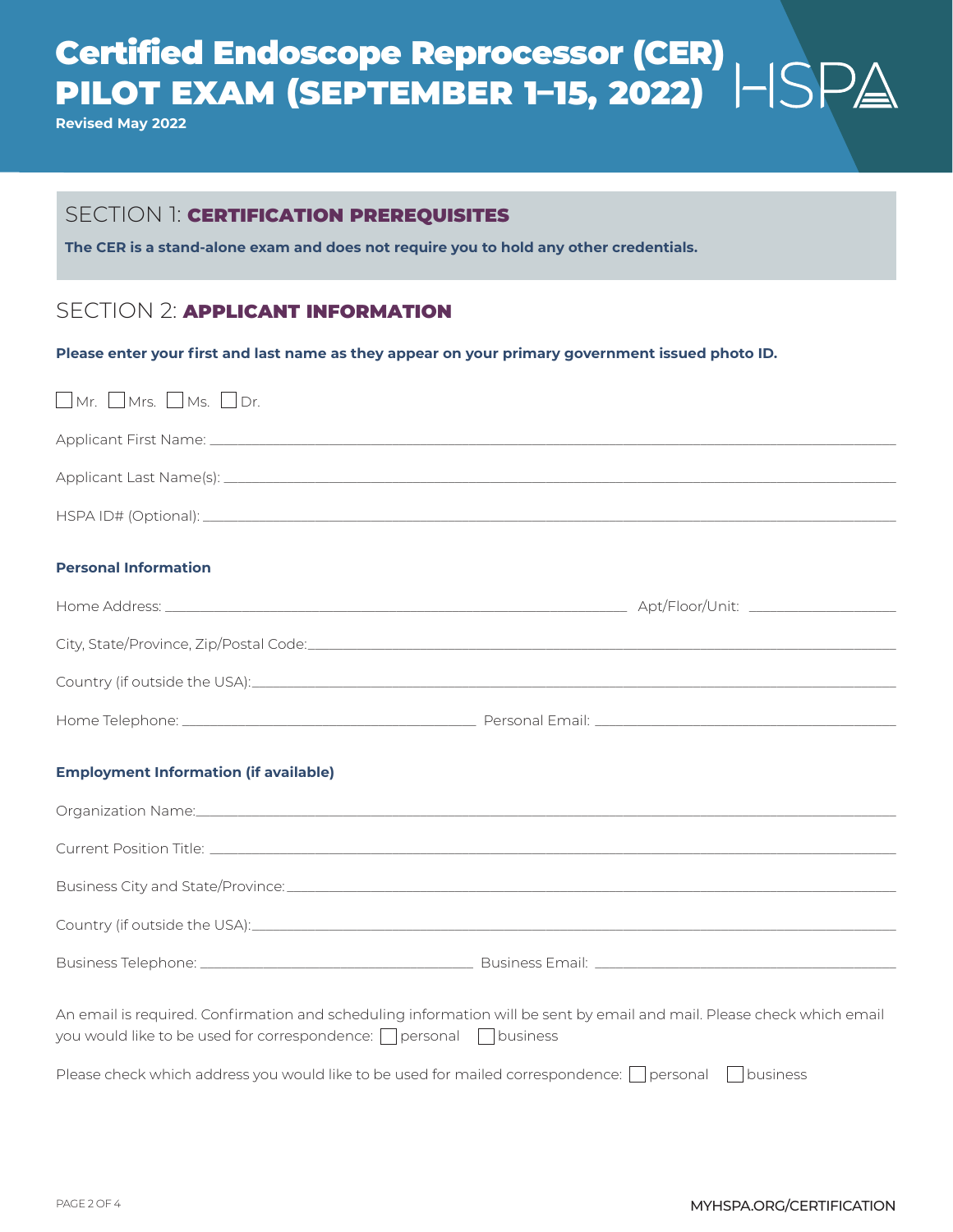## Certified Endoscope Reprocessor (CER) PILOT EXAM (SEPTEMBER 1–15, 2022)

**Revised May 2022**

## SECTION 3: STANDARDS OF CONDUCT, DISCLOSURE AND ATTESTATIONS

#### **APPLICATION STATEMENT OF UNDERSTANDING**

I hereby apply to take the CER exam. By signing below and submitting an exam application and fee, I attest that I have read and understand the HSPA Certification Handbook (available online at myhspa.org) and agree to abide by the certification program's policies and procedures, and adhere to the Association's code of conduct. I agree to inform HSPA, without delay, of any matter that affects my ability to fulfill the certification requirements.

I further certify that the information provided by and about me on this form (and any other subsequent documentation submitted in relation to my certification) is accurate and correct. I understand that the information I provide to HSPA may be audited for verification. I agree to provide any information necessary to verify my experience and authorize HSPA to make any necessary inquiries in this regard. I understand that providing information on this or any document relating to my certification which is determined to be false or purposefully misleading, or in violation of any portion of the Code of Conduct and/or other policies and procedures, may result in disciplinary action, including the possible denial or revocation of certification, as outlined in the disciplinary policy.

#### **Release of Pilot Exam Results**

**I understand that a Pass/Fail notice will be mailed to me in December, 2022,** and that HSPA will only release my pass/fail results directly to me, in written format, at the preferred address provided herein. Result reports containing an indication of my performance in each of the content domains are not available orally or electronically, and can take up to two weeks to be delivered. Pass/fail notifications will not be provided to 3rd parties without my prior express written consent. Upon request, HSPA will verify an individuals' current certification status (including their certification effective and expiration dates) to any inquiring party, but will not release the details of an individual's examination(s), including exam scores and the number of exam attempts.

#### **Use of Personal Information**

The information provided to HSPA on this form, and in regard to my certification exam, will be used in accordance with HSPA's Confidentiality Policy, included in the Certification Handbook and available online at myhspa.org. If I request and am granted special testing accommodations, HSPA may disclose personal information to third parties as necessary to administer my examination. This may include such information as my disability status, medical condition, or any political, religious, or philosophical beliefs which require accommodation. If HSPA is required by law to disclose confidential information, the individual(s) whose information is released will be notified to the extent permitted by law.

#### **Non-Disclosure Agreement**

This examination is confidential and proprietary. It is made available to me, the examinee, solely for the purpose of becoming certified in the technical area referenced in the title of this exam. I am expressly prohibited from recording, copying, reproducing, disclosing, publishing, or transmitting this examination, in whole or in part, in any form or by any means, verbal or written, electronic or mechanical, for any purpose.

Printed Name: **Signature** (must be handwritten): \_\_\_\_\_\_\_\_\_\_\_\_\_\_\_\_\_\_\_\_\_\_\_\_\_\_\_\_\_\_\_\_\_\_\_\_\_\_\_\_\_\_\_\_\_\_\_\_\_\_\_\_\_\_\_\_\_\_\_\_\_\_\_\_\_\_\_\_\_\_\_\_\_\_\_\_\_\_\_\_\_\_\_\_\_

Date: \_\_\_\_\_\_\_\_\_\_\_\_\_\_\_\_\_\_\_\_\_\_\_\_\_\_\_\_\_\_\_\_\_\_\_\_\_\_\_\_\_\_\_\_\_\_\_\_\_\_\_\_\_\_\_\_\_\_\_\_\_\_\_\_\_\_\_\_\_\_\_\_\_\_\_\_\_\_\_\_\_\_\_\_\_\_\_\_\_\_\_\_\_\_\_\_\_\_\_\_\_\_\_\_\_\_\_\_\_\_\_\_\_\_

### SECTION 4: APPLICATION FEE IS \$87.50 USD

Payment must be submitted with the application for processing. We cannot accept purchase orders or payments by phone. The application fee includes the cost to take the exam one time, as well as a \$25 non-refundable processing fee. Subsequent examinations and testing are subject to additional testing fees.

| □ Check or Money Order enclosed (payable to HSPA) □ VISA □ MasterCard □ American Express □ Discover |
|-----------------------------------------------------------------------------------------------------|
|                                                                                                     |
|                                                                                                     |
|                                                                                                     |
|                                                                                                     |
|                                                                                                     |
|                                                                                                     |